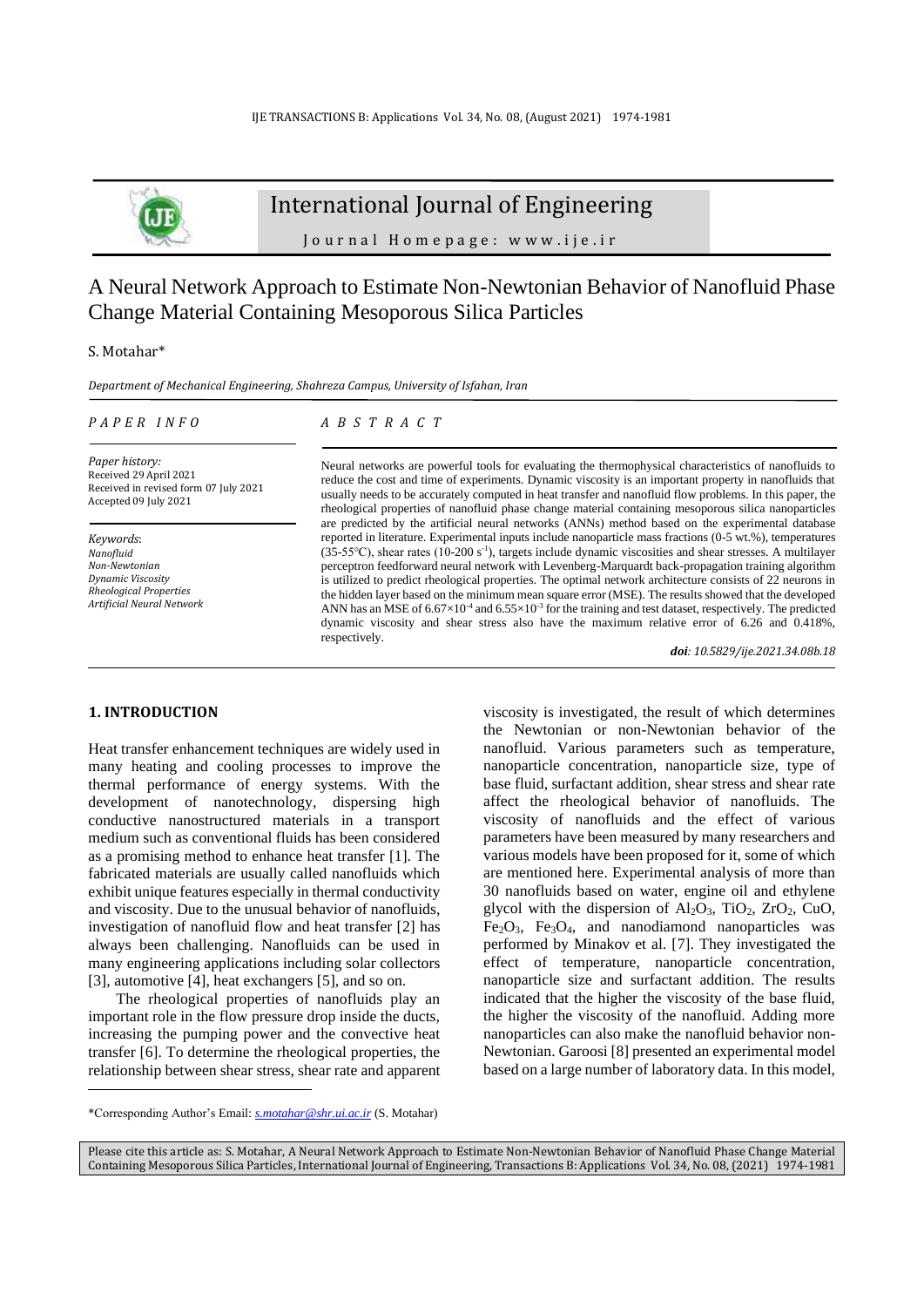the viscosity of the nanofluids was investigated in terms of volume fraction, type and diameter of nanoparticles, temperature and thermophysical properties of the base fluid. This model gives more accurate output than conventional models such as Brinkman and Maxwell-Garnett models. Bardool et al. [9] developed a model for predicting the viscosity of nanofluids using friction theory and available equations of states. 711 experimental data were used in this study and the error of the developed model was less than 8.1%.

One of the most accurate methods for estimating the thermophysical characteristics of nanofluids is the use of artificial neural networks (ANNs). This method is a machine learning algorithm that has been utilized in thermal applications [10]. Ramezanizadeh et al. [11] have been recently reviewed machine learning methods used in modeling the viscosity of nanofluids. Toghraei et al. [12] experimentally studied the dynamic viscosity of Ag-EG nanofluid. The experiments were performed at the temperature of 25-55℃ and a volume fraction of 0.2- 2% which 42 experimental data were obtained. These data were used to estimate the dynamic viscosity of the nanofluid by ANN and correlation method. The accuracy of the ANN method compared to correlation was high and its MSE was equal to 0.0012 and the maximum error was 0.0858. Ahmadi et al. [13] evaluated the dynamic viscosity of  $SiO<sub>2</sub>/EG-water$  nanofluid using the ANN intelligent method. In their study, 160 experimental data extracted from the literature were used. The developed ANN used Multilayer Perceptron (MLP) and Radial Basis Function (RBF) algorithms. Their results demonstrated that the MLP-RNB neural network accurately predicted the dynamic viscosity of the nanofluid and that the MSE and the correlation coefficient were obtained 5.5 and 0.998, respectively. Ali et al. [14] reported the viscosity of EG-water nanofluid and TiO<sub>2</sub> nanotubes in the temperature range of  $25{\text -}65^{\circ}\text{C}$ , mass fraction of  $0-1\%$  and shear stress of 150-500 s<sup>-1</sup>. ANN and multivariable correlation methods were used to predict viscosity based on experimental data. The results showed that the ANN method has an accuracy of 0.1981 AAD% and  $0.999 \text{ R}^2$  which is very accurate in comparison with the correlation method. Chen et al. [15] utilized 145 measured experimental data to evaluate the viscosity of MWCNTs-TiO2/SAE50 hybrid nanofluids at different volume fractions, temperatures and shear rates using ANN. In their study, non-Newtonian nanofluid was considered, which follows the power-law model. They used another ANN to predict consistency index and power-law index using temperature and volume fraction. The neural networks used had a hidden layer and a *tansig* activation function whose number of neurons was obtained by trial and error. Hemmat-Esfe et al. [16] proposed an ANN model to compute the viscosity of MWCNT-Al2O3/5W50 hybrid nanofluid as a nano lubricant. 174 experimental data in the temperature range

of 5℃ to 55℃ and volume fraction of 0.05 to 1% were used as network inputs. The ANN network was MLP which its accuracy was measured by  $R^2$  and MSE criteria. The results showed that temperature has a greater effect on nanofluid viscosity than other parameters. Ansari et al. [17] proposed a model for predicting the relative viscosity of nanofluids using a feedforward backpropagation network and using various algorithms including Levenberg-Marquardt (LM), Scaled Conjugate Gradient (SCG), Bayesian Regulation backpropagation (BR), and Resilient backpropagation ( RP). They used 1620 laboratory data for network training. Shear rate, temperature, nanoparticle density, nanoparticle size, and volume fraction were considered as neural network inputs. The optimized ANN has a hidden layer consisting of 23 neurons and a *tansig* activation function that uses the LM algorithm. MSE and  $R^2$  of this network were 0.00901 and 0.9954, respectively. The viscosity of Tungsten Oxide ‑ MWCNTs/Engine Oil was measured at various temperatures, volume fraction and shear rates by Toghraie et al. [18]. They used an ANN model to predict the dynamic viscosity. The best accuracy was obtained by selecting 39 neurons in their proposed structure. For all data, MSE was 2.409 and MAE was 9.349.

A review of recent researches showed that many researchers have studied the rheological properties of different nanofluids using the ANN predictive method. In this study, the ANN method is used to predict the rheological properties of n-octadecan containing mesoporous SiO<sup>2</sup> nanofluid using 193 experimental measured data. This nanofluid can be considered as a nano-enhanced phase change material (nano-PCM) that can be used for thermal energy storage applications. To the best of our knowledge, no such study has been conducted so far for this material. Moreover, the powerlaw behavior of this phase change nanofluid is precisely estimated by ANN. An MLP neural network trained by the LM algorithm is used to predict the viscosity and shear stress. Temperature, mass fraction and shear rate are input parameters of the ANN. The ANN structure, i.e. the number of hidden layers and the neurons of each network layer, are optimized based on the minimum MSE and the maximum R. Due to the non-Newtonian behavior of nanofluids in some mass fractions, consistency index and power-law index at various temperatures and mass fractions are obtained according to the network results.

### **2. EXPERIMENTAL DATABASE**

In the present paper, liquid n-octadecane  $(C_8H_{38})$  with melting point of 27.5℃ was utilized as the base fluid. Mesoporous  $SiO<sub>2</sub>$  particles with the average diameter of 280nm were dispered into the n-octadecane to fabricate nanofluid samples. The nanoparticle mass fractions were.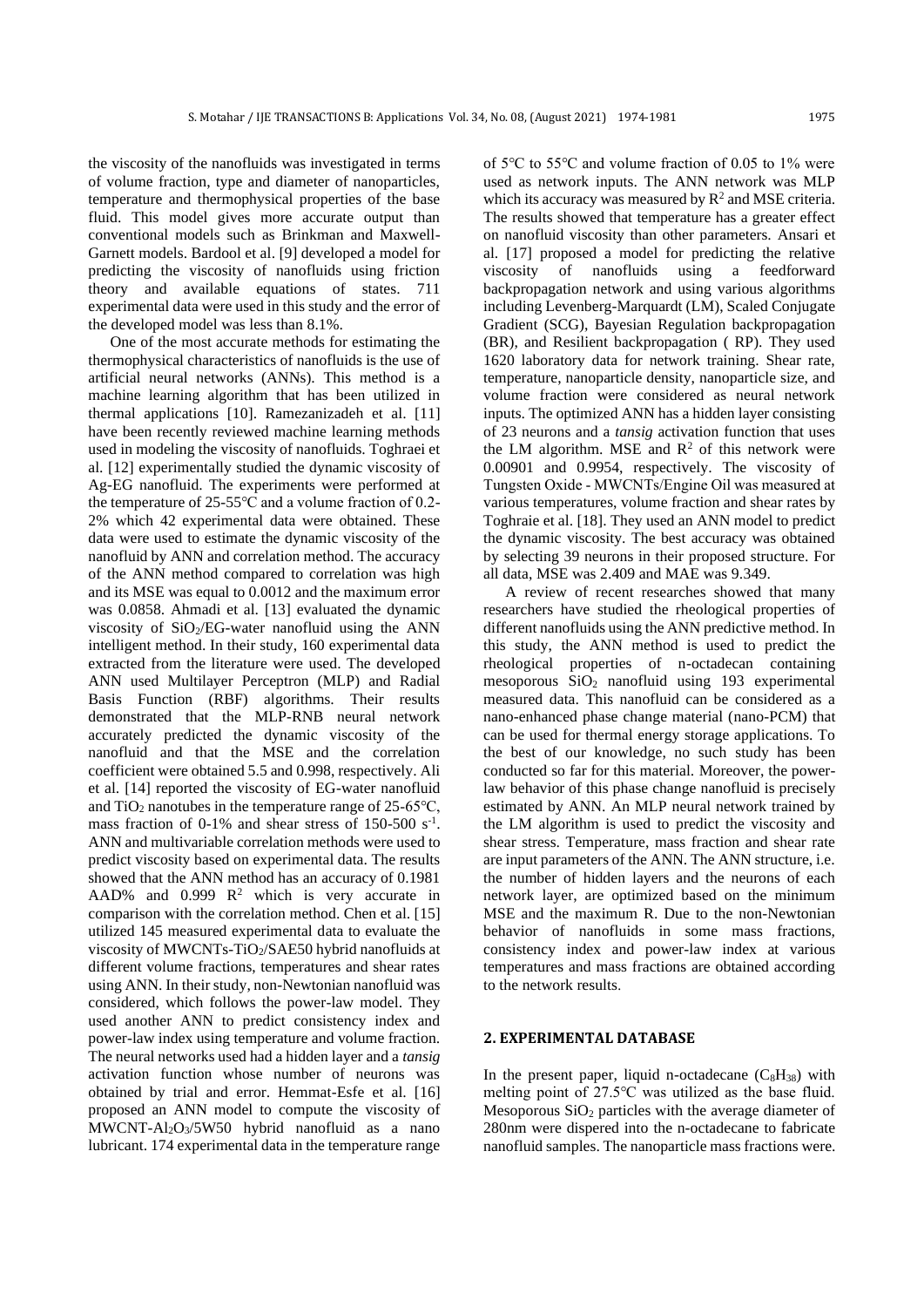1%, 3% and 5%. The rheological properties of nanofluids were measured in the temperatures range of 35-55℃ and shear rates from 10  $s^{-1}$  to 200  $s^{-1}$ . This includes 193 experimental data were previously reported by Motahar et al. [19]. In this study, these experimental data are used for designing an ANN. Figure 1 shows the viscosity of nanofluids at various mass fractions, temperatures and shear rates.

A fluid is Newtonian if the shear stress is proportional to shear rate, where the viscosity  $(\mu)$  is the constant of proportionality:

$$
\tau = \mu \dot{\gamma} \tag{1}
$$

It was reported a non-Newtonian behavior for nanofluid samples with mass fractions of mesoporous  $SiO<sub>2</sub>$  greater than 3% [19], the liquid nanofluid can be considered as power-law liquid which is expressed as follows [19]:

$$
\tau = K \dot{\gamma}^n \tag{2}
$$

where  $K$  is the consistency index (in Pa·s<sup>n</sup>), and the exponent *n*, is the power-law index. For  $n=1$  and  $K=\mu$ , Equation (2) corresponds to Equation (1), and the fluid behaves Newtonian.

Figure 2 displays shear stress variations with shear rates at different temperatures and nanoparticle mass fractions. It is reported 193 experimental data in Figure  $\mathcal{L}$ 

### **3. ARTIFICIAL NEURAL NETWORKS APPROACH**

Artificial neural networks (ANNs) are mathematical tools made by imitating the biological nervous system. The fundamental units of a nervous system are neurons. In solving engineering problems with several inputs, using one neuron is not enough and several neurons should be used. Several parallel neurons form a layer that



**Figure 1.** Experimental viscosity data

includes the weight matrix, the bias vector, the transfer function, and the output vector. An ANN consist of several layers. The layer whose output is the network output is called the output layer and the rest of the layers are called hidden layers. If the computing units are interconnected forward, the network is feedforward [20].

In this paper, a multilayer perceptron (MLP) is used, which is a common type of feedforward ANN. In general, MLP consists of a hidden layer and an output layer. This network operates very powerfully in regression applications [21].

The transfer function used for the hidden layer is the hyperbolic tangent function  $(tansig)$   $(f(m) =$  $(e^m - e^{-m})/(e^m + e^{-m})$  and the transfer function applied to the output layer is linear (*purline*)  $(f(m) =$  $m$ [20].

The LM backpropagation algorithm is utilized for solving non-linear least squares problems [22]. In multilayer neural networks, the back-propagation LM algorithm is used for network training. This algorithm has high accuracy and convergence speed in regression problems [23].

To design the structure of the ANN, the number of layers and the number of neurons in each layer are selected by trial and error. The amount of weights and biases is adjusted using the learning algorithm so that the MSE is minimal.

The value of MSE, the correlation coefficient (R) and mean relative error (MRE) used to evaluate the network performance are obtained from the following equations [24, 25]:

$$
MSE = \frac{1}{N} \sum_{j=1}^{N} (\mu_j^{Exp} - \mu_j^{ANN})^2
$$
 (3)

$$
R = \frac{\sum_{j=1}^{N} (\mu_j^{Exp} - \overline{\mu}^{Exp}) (\mu_j^{ANN} - \overline{\mu}^{ANN})}{\sqrt{\sum_{j=1}^{N} (\mu_j^{Exp} - \overline{\mu}^{Exp})^2 \sum_{j=1}^{N} (\mu_j^{ANN} - \overline{\mu}^{ANN})^2}}
$$
(4)

$$
MRE = \frac{100}{N} \sum_{j=1}^{N} \left| \frac{\mu_j^{Exp} - \mu_j^{ANN}}{\mu_j^{Exp}} \right| \tag{5}
$$

where *N* is the number of experimental data, and the superscript *Exp* and *ANN* refer to the experimental measured data and the output predicted by ANN, respectively.

#### **4. RESULTS AND DISCUSSIONS**

In this work, 193 experimental measured data reported previously [19] are used to predict the rheological properties of n-octadecane/mesoporous  $SiO<sub>2</sub>$  nanofluid. These data include nanofluid temperature, mass fraction of nanoparticles and shear rate, which are considered as input parameters of the ANN. The output parameters of the network are viscosity and shear stress, which are used to obtain power-law indices. This data is randomly split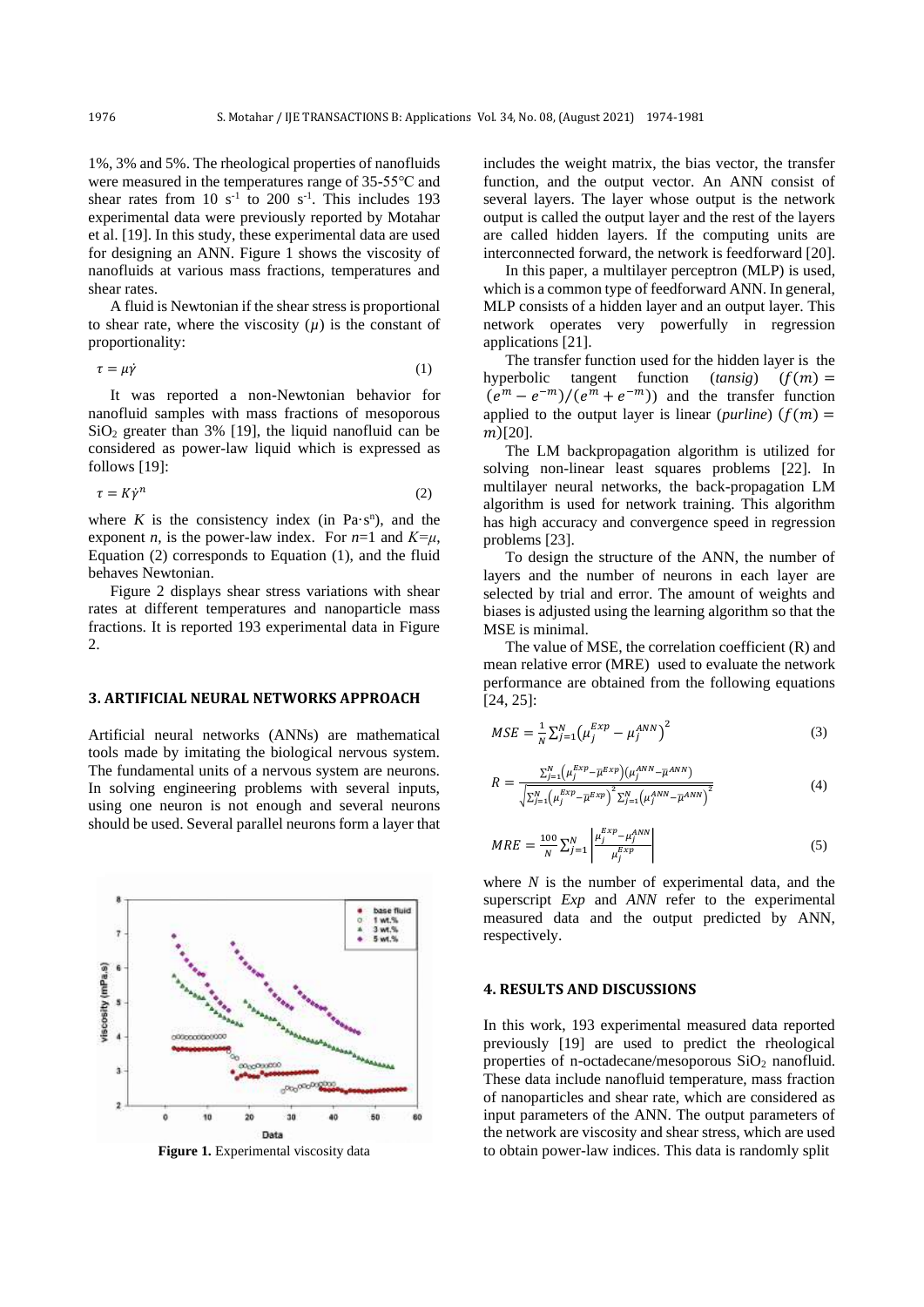

**Figure 2.** Experimental shear stress-shear rate diagrams (a) 35℃ (b) 45℃ (c) 55℃

into three categories: training, test, and validation. In the present study, 70% of the data (135 data) are used for training, 15% (29 data) for testing and 15% (29 data) for validation. The trial and error method is used to specify the optimal network structure.

A neural network with a hidden layer whose transfer function is a hyperbolic tangent (*tansig*) is considered. The number of hidden layer neurons varies from 2 to 30. The backpropagation LM algorithm is used to train the network. To increase network reliability and reproducibility, the training cycle is repeated 10 times for each neuron. Network error analysis is performed using MSE and R criteria. In an optimally structured network, the number of neurons in the hidden layer results in the lowest MSE and the highest R. Table 1 lists the MSE and R valuesof ANNs with various numbers of neurons in the hidden layer. As can be seen, when the number of neurons is equal to 22, the least MSE occurs which is bold in Table 1. For the optimal structure, the MSE of training, validation and test data are  $6.67\times10^{-4}$ ,  $4.90\times10^{-3}$ 

, and  $6.55 \times 10^{-3}$ , respectively. The correlation coefficient for all data is  $R=0.99999$ .

Figure 3 shows the optimal network structure. This optimal structure has 3 input parameters (temperature, mass fraction and shear rate). In the hidden layer, there are 22 neurons are delivered to the output layer by multiplying the weights and adding the biases with the input parameters and applying the *tansig* transfer function. There are two neurons in output layer that calculate the targets (dynamic viscosity and shear stress) by applying the *purline* function to its input signal.

Figure 4 shows the measured viscosity and the viscosity calculated by ANN in terms of data number. As can be seen, there is a great compromise between neural network results and experimental measurements. The maximum relative error value between the measured viscosity of n-octadecane/mesoporous SiO<sup>2</sup> nanofluid and the viscosity predicted by the proposed ANN is 6.26%.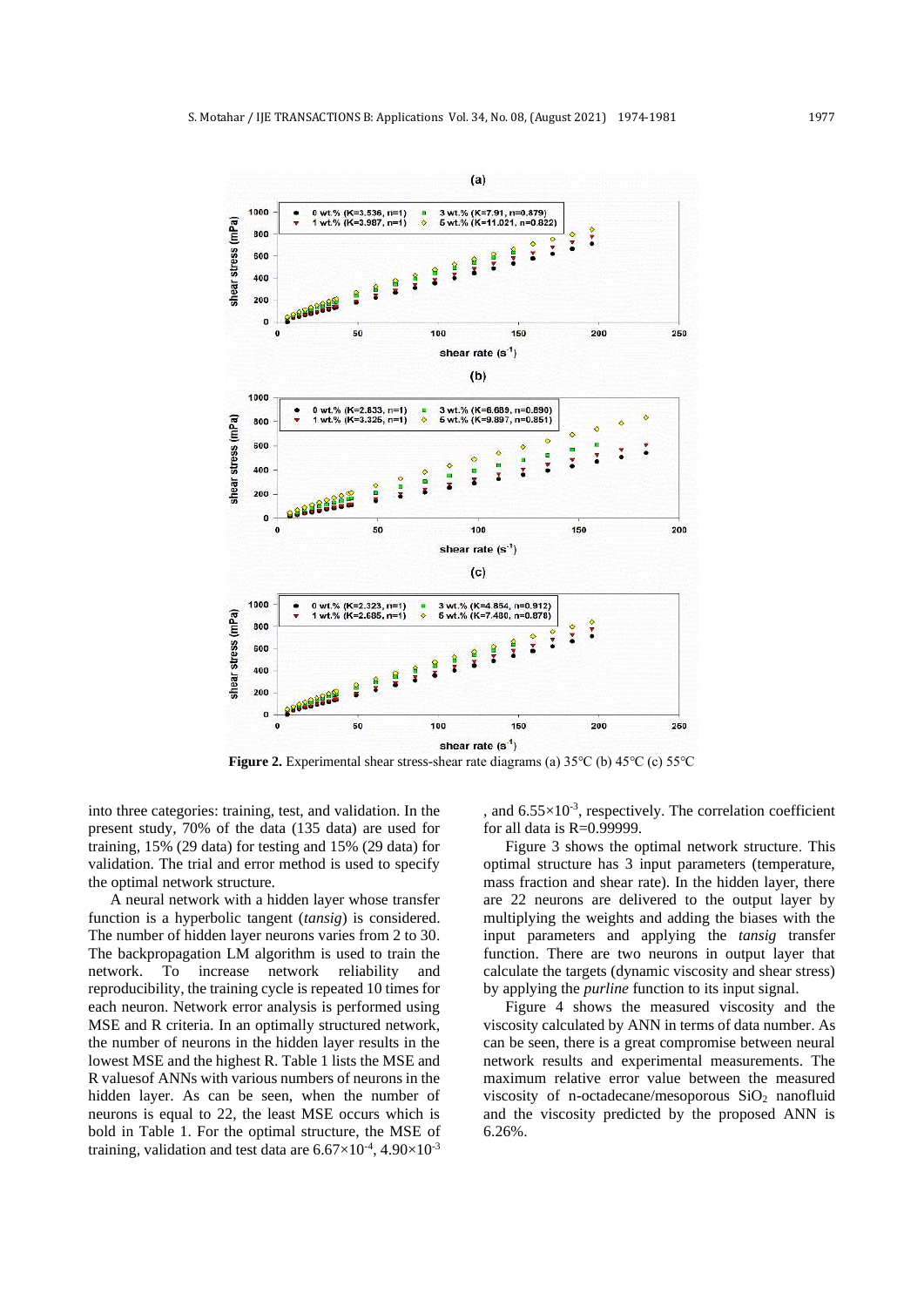Figure 5 compares the amount of laboratory shear stress with the shear stress calculated from the developed neural network. According to Figure 5, it is noted that a very small difference between the experimental values and the values predicted by the ANN can be found, so that the maximum relative error of 0.418% is obtained.

**TABLE 1.** MSE and R for various neurons numbers

| No. of neurons | <b>MSE</b> |              | R        |             |  |
|----------------|------------|--------------|----------|-------------|--|
|                | Train      | <b>Test</b>  | Train    | <b>Test</b> |  |
| $\overline{2}$ | 31.21446   | 50.86929     | 0.999599 | 0.999373    |  |
| 4              | 28.81507   | 47.33163     | 0.999622 | 0.999286    |  |
| 6              | 20.3478    | 43.0721      | 0.99974  | 0.999246    |  |
| 8              | 1.87313    | 8.29652      | 0.999974 | 0.999914    |  |
| 10             | 1.57532    | 2.66298      | 0.999979 | 0.999964    |  |
| 12             | 1.27434    | 1.82589      | 0.999982 | 0.999972    |  |
| 14             | 1.48E-02   | 2.14E-02     | 0.999735 | 0.999962    |  |
| 16             | 4.61E-03   | 1.10E-02     | 0.999987 | 0.999973    |  |
| 18             | 1.17E-02   | $6.26E - 02$ | 0.999992 | 0.999996    |  |
| 20             | 2.64E-03   | 4.10E-02     | 0.999999 | 0.999999    |  |
| 22             | 6.67E-04   | 6.55E-03     | 0.999999 | 0.999999    |  |
| 24             | 3.61E-03   | 2.45E-02     | 0.999998 | 0.999989    |  |
| 26             | 2.06E-02   | 2.27E-01     | 0.999999 | 0.999999    |  |
| 28             | 1.68E-02   | 1.51E-01     | 0.999894 | 0.999889    |  |
| 30             | 1.38E-01   | $1.50E + 01$ | 0.999998 | 0.999986    |  |



**Figure 3.** Optimal neural network structure



**Figure 4.** Comparison between experimental viscosity data and ANN results



**Figure 5.** Experimental and ANN results of shear stress vs. number of data

Figure 6 depicts the measured viscosity values of noctadecane/mesoporous  $SiO<sub>2</sub>$  nanofluids in terms of viscosity calculated by the neural network proposed in this study in a parity plot. This diagram compares the distribution of experimental values and modeling results. The line  $y = x$  is plotted as a reference. Given the short distance between these points and the reference line, it can be concluded that ANN has made a satisfactory prediction. For all data, the MRE was 0.695 and  $R=0.999999$ .

Figure 7 shows the parity plot for comparing experimental shear stress and predicted shear stress by ANN. As evidenced, the points are completely on or near the reference line. The MRE of  $0.0177$  and  $R = 0.99999$ are obtained for all shear stress data.

As can be seen from the results, the ANN method predicts the viscosity of nanofluid with high accuracy. A comparison between the results of nanofluid viscosity estimated by the ANN and other prediction methods is given in Table 2.

The rheological properties of noctadecane/mesoporous SiO<sup>2</sup> nanofluids at different temperatures and mass fractions using shear stress calculated with ANN compared to experimental values are given in Table 3. According to the results, there is a



**Figure 6.** Experimental viscosity in comparison with ANN predicted viscosity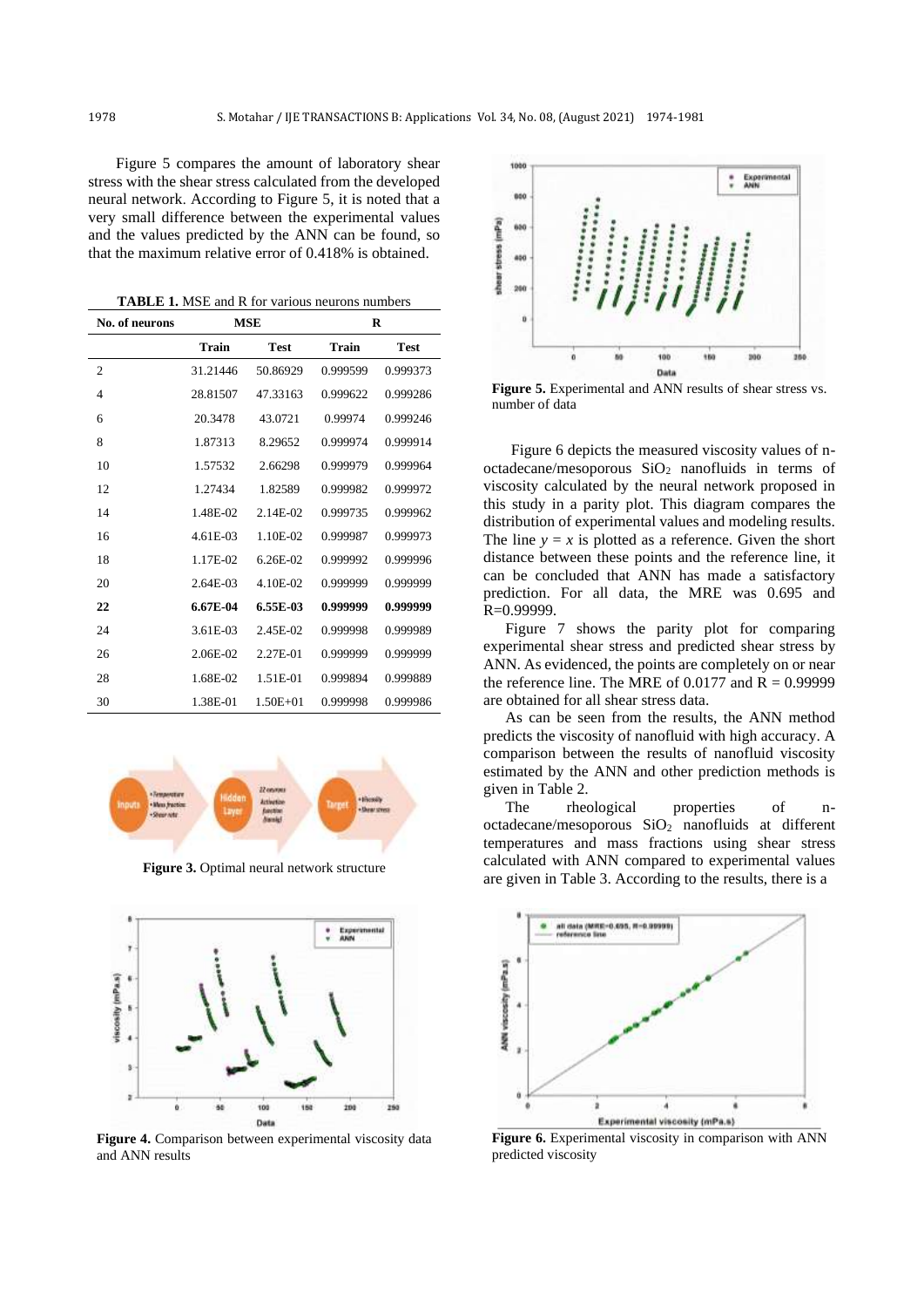

**Figure 7.** Experimental values shear stress in comparison with ANN shear stress

**TABLE 2.** Comparison between the ANN and other prediction methods for nanofluid viscosity

| Ref.   | <b>Nanofluid</b>                                        | $T({}^{\circ}C)$ | Particle<br>loading    | Method        | Error        |
|--------|---------------------------------------------------------|------------------|------------------------|---------------|--------------|
| [12]   | Ag/EG                                                   | $25 - 55$        | $0.2 - 2$<br>$vol\%$   | <b>ANN</b>    | 0.0314       |
|        |                                                         |                  |                        | Correlation   | 0.0858       |
| $[15]$ | <b>MWCNTs-</b><br>TiO <sub>2</sub><br>SAE <sub>50</sub> | $25 - 50$        | $0.125 - 1$<br>$vol\%$ | <b>ANN</b>    | $\Omega$     |
|        |                                                         |                  |                        | Curve fitting | 12.25%       |
| [26]   | <b>MWCNT/</b><br>paraffin                               | $5 - 65$         | $0.005 - 5$<br>$wt.$ % | <b>ANN</b>    | $0.998(R^2)$ |
|        |                                                         |                  |                        | <b>RSM</b>    | $0.988(R^2)$ |

**TABLE 3.** Rheological parameters predicted by ANN vs. experimental results

|                  |                  | <b>Experimental</b> [19] |       | <b>Predicted by ANN</b> |       |  |
|------------------|------------------|--------------------------|-------|-------------------------|-------|--|
| $T({}^{\circ}C)$ | $\phi_m$ (%)     | $K(mPa.s^n)$             | n     | $K(mPa.s^n)$            | n     |  |
| 35               | $\mathbf{0}$     | 3.536                    | 1.000 | 3.636                   | 1.000 |  |
|                  | 1                | 3.987                    | 1.000 | 3.987                   | 1.000 |  |
|                  | 3                | 7.91                     | 0.879 | 7.937                   | 0.878 |  |
|                  | 5                | 11.021                   | 0.822 | 11.049                  | 0.821 |  |
| 45               | $\boldsymbol{0}$ | 2.833                    | 1.000 | 2.949                   | 1.000 |  |
|                  | $\mathbf{1}$     | 3.325                    | 1.000 | 3.325                   | 1.000 |  |
|                  | 3                | 6.689                    | 0.890 | 6.697                   | 0.889 |  |
|                  | 5                | 9.897                    | 0.851 | 9.882                   | 0.851 |  |
| 55               | $\mathbf{0}$     | 2.323                    | 1.000 | 2.446                   | 1.000 |  |
|                  | $\mathbf{1}$     | 2.685                    | 1.000 | 2.685                   | 1.000 |  |
|                  | 3                | 4.854                    | 0.912 | 4.854                   | 0.910 |  |
|                  | 5                | 7.480                    | 0.878 | 7.479                   | 0.878 |  |

very good agreement between power-law index (*n*) and consistency index (*K*) coming from ANN method results and experimental results. It is clear, the maximum relative error of consistency index (*K*) (or apparent viscosity) is 5.29%, which occurs at 55℃ for the base fluid. For non-Newtonian nanofluids, the maximum relative error is 0.341%, which occurs for  $\phi_m = 3\%$  and T=35℃. Also, the maximum relative error for power-law index (*n*) is related to non-Newton nanofluid of  $\phi_m = 3\%$ and T=55℃ which is equal to 0.219%.

### **5. CONCLUSIONS**

In this study, the rheological properties of noctadecane/mesoporous  $SiO<sub>2</sub>$  nanofluids were predicted using experimental data and the ANN method. The proposed neural network is a feedforward MLP that uses the Levenberg-Marquardt backpropagation algorithm to predict targets. Network input parameters include temperature, mass fraction and shear rate, and network outputs are dynamic viscosity and shear stress. The optimal network architecture was obtained concerning the minimum MSE, which included one hidden layer, 22 neurons in the hidden layer, and a hyperbolic tangent transfer function. The MSE of training, validation and test data were  $6.67 \times 10^{-4}$ ,  $4.90 \times 10^{-3}$ , and  $6.55 \times 10^{-3}$ , respectively. The correlation coefficient for all data was obtained as R=0.9999. The proposed ANN predicted dynamic viscosity and shear stress with the maximum relative error equal to 6.26% and 0.418%, respectively. Using the predicted shear stress, power-law index and consistency index were computed for non-Newtonian nanofluids, with a maximum relative error of 0.341% and 0.219%, respectively.

## **6. REFERENCES**

- 1. Adibi, T., Razavi, S.E., Adibi, O., "A Characteristic-based Numerical Simulation of Water-titanium Dioxide Nano-fluid in Closed Domains", *International Journal of Engineering, Transactions A: Basics,* Vol. 33, No. 1, (2020), 158-163. DOI: 10.5829/IJE.2020.33.01A.18
- 2. Zhong, D., Zhong, H., Wen, T., "Investigation on the thermal properties, heat transfer and flow performance of a highly selfdispersion TiO2 nanofluid in a multiport mini channel", *International Communications in Heat and Mass Transfer*, Vol. 117, (2020), 104783. DOI: 10.1016/j.icheatmasstransfer.2020.104783.
- 3. Kundan, L., AJAY, K. "Performance Evaluation of Nanofluid (Al2O3/H2O-C2H6O2) Based Parabolic Solar Collector Using Both Experimental and CFD Techniques" *International Journal of Engineering, Transactions A: Basics*, Vol. 29, No.4, (2016), 572-580. doi: 10.5829/idosi.ije.2016.29.04a.17
- 4. Akbarzade, S., Sedighi, K., Farhadi, M., ebrahimi, M. "Experimental Investigation of Force Convection Heat Transfer in a Car Radiator Filled with SiO2-Water Nanofluid", *International Journal of Engineering, Transactions B: Applications*, Vol. 27, No.2, (2014), 333-340. doi: 10.5829/idosi.ije.2014.27.02b.17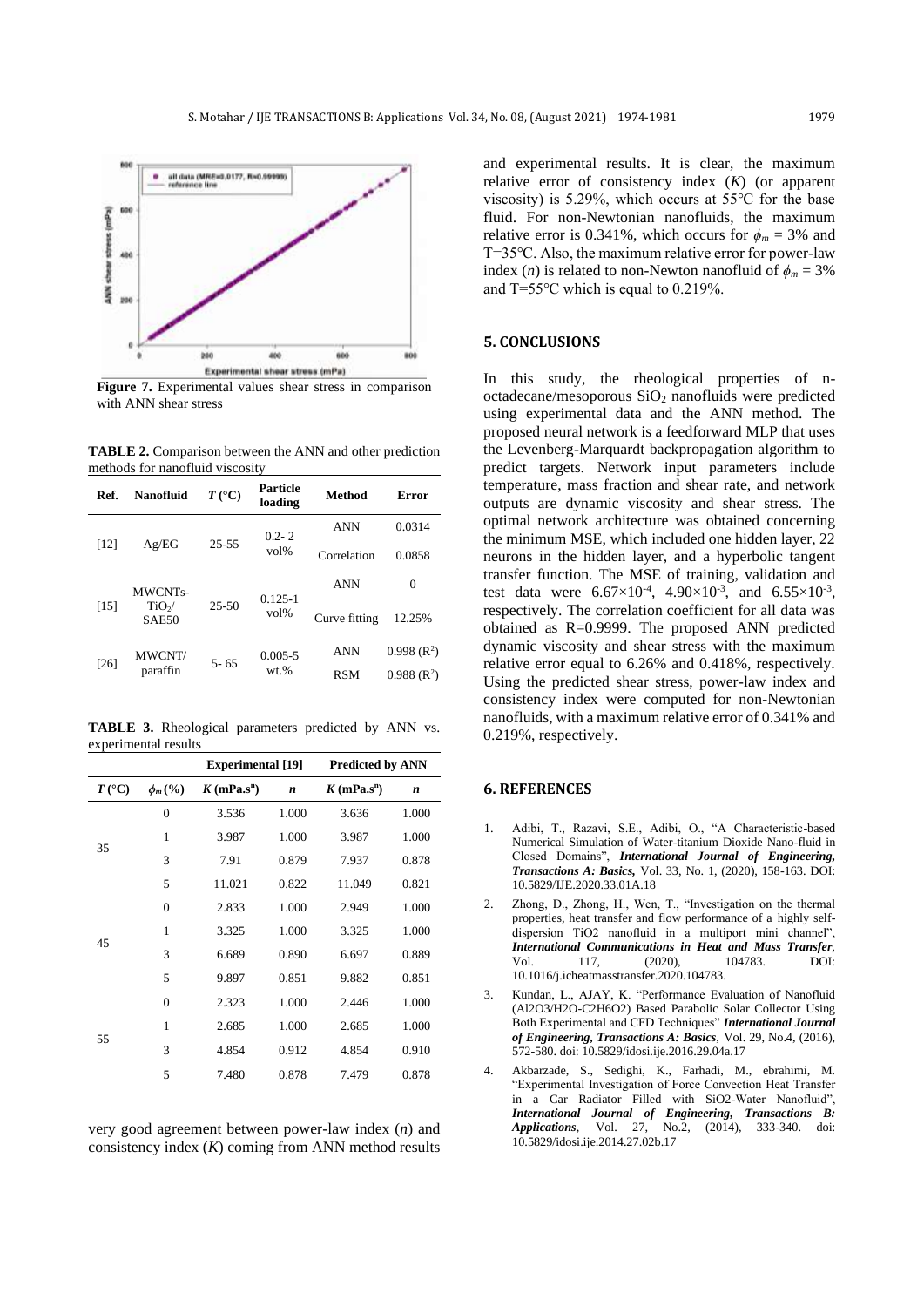- 5. Zamanian, M., "Factor Effect Estimation in the Convective Heat Transfer Coefficient Enhancement of Al2O3/EG Nanofluid in a Double-pipe Heat Exchanger", *International Journal of Engineering, Transactions B: Applications*, Vol.26, No.8, (2013), 837-844. doi: 10.5829/idosi.ije.2013.26.08b.05
- 6. Kheiri, M., Davarnejad, R. "Numerical Comparison of Turbulent Heat Transfer and Flow Characteristics of SiO2/Water Nanofluid within Helically Corrugated Tubes and Plain Tube", *International Journal of Engineering, Transactions A: Basics*, Vol. 28, No. 10, (2015), 1408-1414. doi: 10.5829/idosi.ije.2015.28.10a.02
- 7. Minakov, A.V, Rudyak, V.Y., Pryazhnikov, M.I., "Systematic Experimental Study of the Viscosity of Nanofluids", *Heat Transfer Engineering*, (2020) DOI: 10.1080/01457632.2020.1766250.
- 8. Garoosi, F., "Presenting two new empirical models for calculating the effective dynamic viscosity and thermal conductivity of nanofluids", *Powder Technology*, Vol. 366, (2020), 788-820. DOI: 10.1016/j.powtec.2020.03.032.
- 9. Bardool, R., Bakhtyari, A., Esmaeilzadeh, F., Wang, X., "Nanofluid viscosity modeling based on the friction theory", *Journal of Molecular Liquids*, Vol. 286, (2019), 110923. DOI: 10.1016/j.molliq.2019.110923.
- 10. Motahar, S., Bagheri-Esfeh, H., "Artificial neural network based assessment of grid-connected photovoltaic thermal systems in heating dominated regions of Iran", *Sustainable Energy Technologies and Assessments,* Vol. 39, (2020), 100694. DOI: 10.1016/j.seta.2020.100694.
- 11. Ramezanizadeh, M., Ahmadi, M.H., Nazari, M.A., Sadeghzadeh, M., Chen, L., "A review on the utilized machine learning approaches for modeling the dynamic viscosity of nanofluids", *Renewable and Sustainable Energy Reviews*, Vol.114, (2019), 109345. DOI: 10.1016/j.rser.2019.109345.
- 12. Toghraie, D., Sina, N., Adavoodi Jolfaei, N., Hajian, M., Afrand, M., "Designing an Artificial Neural Network (ANN) to predict the viscosity of Silver/Ethylene glycol nanofluid at different temperatures and volume fraction of nanoparticles", *Physica A: Statistical Mechanics and its Applications*, Vol.534, (2019), 122142. DOI: [10.1016/j.physa.2019.122142.](https://doi.org/10.1016/j.physa.2019.122142)
- 13. Ahmadi, M.H., Sadeghzadeh, M., Maddah, H., Solouk, A., Kumar, R., Chau, K.W., "Precise smart model for estimating dynamic viscosity of SiO2/ethylene glycol–water nanofluid", *Engineering Applications of Computational Fluid Mechanics*, Vol. 13, No. 1, 1095-1105. DOI: 10.1080/19942060.2019.1668303
- 14. Ali, A., Ilyas S., Garg, S. et al. "Dynamic viscosity of Titania nanotubes dispersions in ethylene glycol/water-based nanofluids: Experimental evaluation and predictions from empirical correlation and artificial neural network". *International Communications in Heat and Mass Transfer*, Vol.118, (2020), 118:104882. DOI: 10.1016/j.icheatmasstransfer.2020.104882.
- 15. Chen, Z., Zarenezhad Ashkezari, A., Tlili, I., "Applying artificial neural network and curve fitting method to predict the viscosity of SAE50/MWCNTs-TiO2 hybrid nanolubricant", *Physica A: Statistical Mechanics and its Applications*, Vol.549, (2020), 123946. DOI: 10.1016/j.physa.2019.123946.
- 16. Hemmat Esfe, M., Reiszadeh, M., Esfandeh, S., Afrand, M., "Optimization of MWCNTs (10%)–Al2O3 (90%)/5W50 nanofluid viscosity using experimental data and artificial neural network", *Physica A: Statistical Mechanics and its Applications*, Vol.512, (2018), 731-744. DOI: 10.1016/j.physa.2018.07.040.
- 17. Ansari, H.R., Zarei, M.J., Sabbaghi, S., Keshavarz, P., "A new comprehensive model for relative viscosity of various nanofluids using feed-forward back-propagation MLP neural networks", *International Communications in Heat and Mass Transfer*, Vol. 91, (2018), 158-164. DOI: 10.1016/j.icheatmasstransfer.2017.12.012.
- 18. Toghraie, D., Aghahadi, M.H., Sina, N. et al. "Application of Artificial Neural Networks (ANNs) for Predicting the Viscosity of Tungsten Oxide (WO3)-MWCNTs/Engine Oil Hybrid Nanofluid", *International Journal of Thermophysics*, Vol.41, No.163, (2020). DOI: 10.1007/s10765-020-02749-x.
- 19. Motahar, S., Nikkam, N., Alemrajabi, A., Khodabandeh, R., Toprak, M., Muhammed, M., "A novel phase change material containing mesoporous silica nanoparticles for thermal storage: A study on thermal conductivity and viscosity", *International Communications in Heat and Mass Transfer,* Vol.56, 114-120. DOI: 10.1016/j.icheatmasstransfer.2014.06.005.
- 20. Hagan, M.T., Demuth, H.B., Beale, M.H., De Jesús, O., Neural Network Design, 2nd Edition, 2014, available April 29 2021, <https://hagan.okstate.edu/NNDesign.pdf>
- 21. Motahar, S., Jahangiri, M., "Transient heat transfer analysis of a phase change material heat sink using experimental data and artificial neural network", *Applied Thermal Engineering*, Vol.167, (2020), 114817. DOI: 10.1016/j.applthermaleng.2019.114817.
- 22. Marquardt, D.W., "An algorithm for least-squares estimation of nonlinear parameters", *Journal of the Society for Industrial and Applied Mathematics,* Vol.11, (1963), 431–441. DOI: https://doi.org/10.1137/0111030
- 23. Oraon, M., Sharma, V. "Predicting Force in Single Point Incremental Forming by Using Artificial Neural Network", *International Journal of Engineering, Transactions A: Basics*, Vol.31, No.1, (2018), 88-95. doi: 10.5829/ije.2018.31.01a.13
- 24. Motahar, S., "Experimental study and ANN-based prediction of melting heat transfer in a uniform heat flux PCM enclosure", *Journal of Energy Storage*, Vol. 30, (2020), 101535. DOI: 10.1016/j.est.2020.101535.
- 25. Motahar, S., Sadri, S., "Applying artificial neural networks to predict the enhanced thermal conductivity of a phase change material with dispersed oxide nanoparticles", *International Journal of Energy Research*, (2021), 1-18. DOI: 10.1002/er.6785
- 26. Abu-Hamdeh, N.H., Golmohammadzadeh, A., Karimipour, A., "Performing regression-based methods on viscosity of nanoenhanced PCM-Using ANN and RSM", *Journal of Materials Research and Technology*, Vol. 10, (2021), 1184-1194, <https://doi.org/10.1016/j.jmrt.2020.12.040>